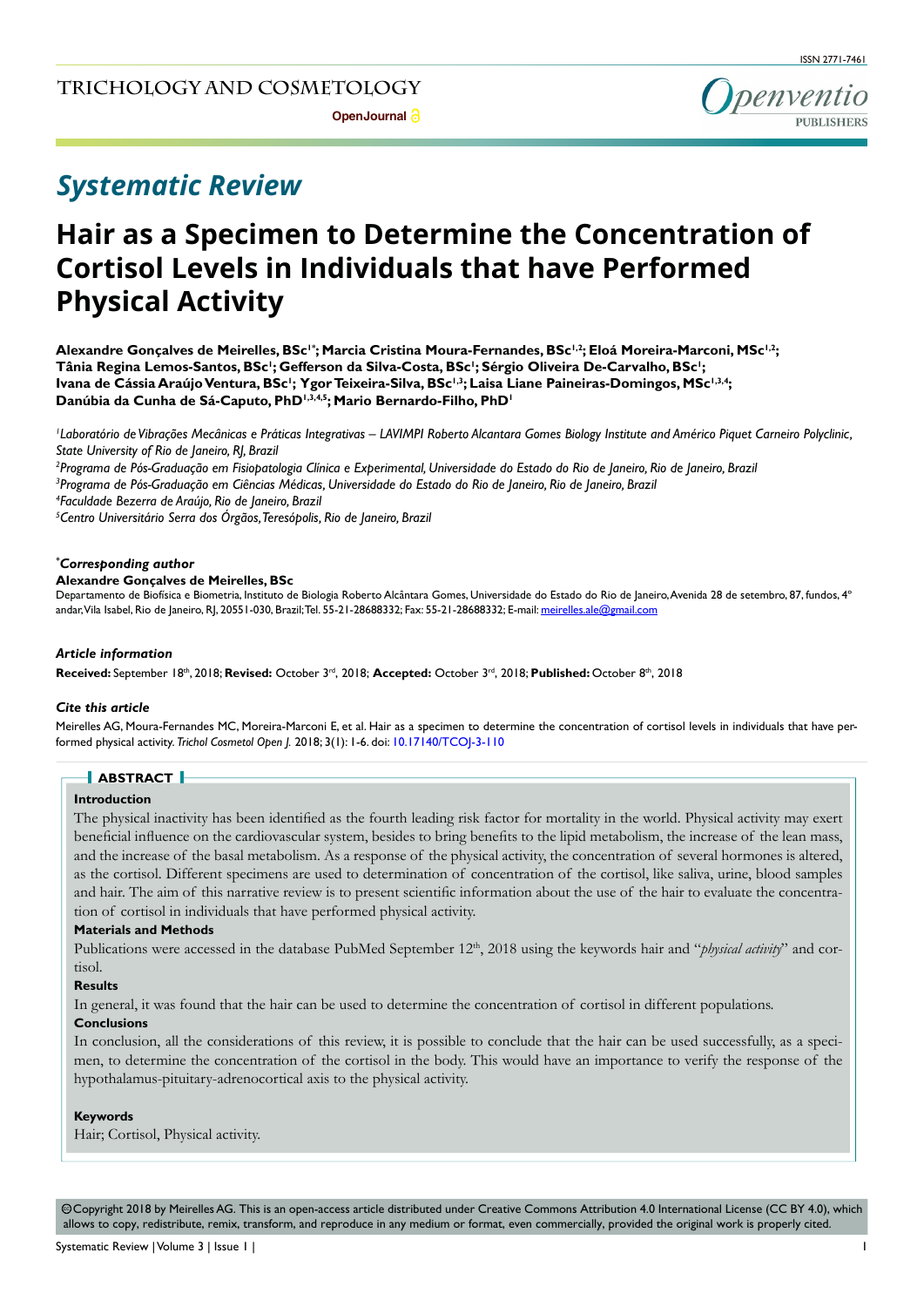

## **INTRODUCTION**

According to World Health Organization (WHO), physical activity (PA) is related to movements of the body produced by skeletal muscles with an expenditure of energy.<sup>[1](#page-4-0)</sup> PA includes exercise as well as other activities, which involve bodily movement and are done as part of playing, working, active transportation, house chores and recreational activities.<sup>[1](#page-4-0)</sup>

It is important to verify the difference between "*physical activity*" and "*exercise*". Exercise is a type of PA that is planned, structured, repetitive and purposeful aiming at the improvement or maintenance of one or more components of physical fitness.<sup>[2](#page-4-1)</sup>

Warburton and Bredin<sup>[2](#page-4-1)</sup> showed in a systematic review that the health benefits of exercise are evident, physical inactivity has been identified as the fourth leading risk factor for mortality in the world (6% of deaths worldwide).<sup>[1](#page-4-0)</sup> Some diseases have been correlated with physical inactivity such as metabolic syndrome (MetS), type 2 diabetes mellitus (DM2), stroke and obesity<sup>[3](#page-4-2)</sup> and, according to Rui et al<sup>[4](#page-4-3)</sup> a highly prevalent and expensive disease. Increasing PA is a social problem and not just an individual problem. It therefore requires a population-based, multi-sectoral, multidisci-plinary and culturally relevant approach.<sup>[1](#page-4-0)</sup>

Regular PA leads to enhanced energy consumption and is associated with reduced risk of prevalent diseases such as obesity, T2D Mand MetS.<sup>[3](#page-4-2)</sup> Studies indicate that combined diet and PA promotion programs can also prevent T2D Mand arterial hypertension and other conditions that can increase the risk to cardiovascu-lar diseases.<sup>[5](#page-4-4)</sup> Arterial hypertension is a chronic disease that affects approximately 40% of the population, with higher incidence at older ages.<sup>[6](#page-4-5)</sup> Arterial hypertension is a risk factor for other cardiovascular diseases, such as heart failure, stroke, atherosclerosis as well as chronic renal disease.<sup>[7](#page-4-6)</sup> It is estimated that more than 50% of deaths from coronary diseases and stroke occur in hypertensive patients.<sup>[8](#page-4-7)</sup> In this context, the development of nonpharmacological therapies is a cost-effective strategy with few side effects, that helps in the prevention of comorbidities, that increase the cardiovascular risk of the patient. Carr et al<sup>[9](#page-4-8)</sup> reported that in a large populationbased case-control study was identified as a combination of lifestyle factors that appears to reduce risk of colorectal cancer, regardless of the patient's genetic profile. These results reinforce the importance of primary prevention of colorectal cancer. Among non-pharmacological strategies to prevent cardiovascular disease and cancer, the physical exercise deserves consideration.

In Figure Ia are estimated at approximately the main undesirable causes due to the physical inactivity to the human beings, as suggested by Warburton and Bredin.[2](#page-4-1)

Regular and adequate levels of PA in adults (i) reduce the risk of various undesirable clinical conditions, as it is shown in Figure Ib, (ii) improve bone and functional health; and (iii) are a key determinant of energy expenditure, and thus, it would be fundamental to energy balance and weight control.<sup>[10-12](#page-4-9)</sup>

**Figure 1a**. *Main Undesirable Causes Due to the Physical Inactivity to the Human Beings* **1b**. *Risk of Undesirable Clinical Conditions that are Prevented by Physical Activity*



There are various types of physical exercises, that, in gen-eral, can be divided into aerobic (AeE) and anaerobic (AnE).<sup>[13](#page-5-0)</sup> Fol-lowing the American College of Sports Medicine (ACSM),<sup>[14](#page-5-1)</sup> AeE exercise involves large muscle groups, that can be maintained continuously and is rhythmic in nature. Cycling, dancing, walking, running, swimming and walking have considered as AeE. Studies have shown that AeE improves lipid profile, particularly by increasing HDL-C, in addition to having a positive impact on cardiovascular health, and the cortisol regulation.<sup>[14](#page-5-1)</sup> ACSM considers AnE an intense PA with short time duration. AnE has as energetic substrate, no more the oxygen, but the adenosine triphosphate *via* glycoly-sis and fermentation.<sup>[14](#page-5-1)</sup> Although with particular differences, both kind of exercises, (AeE and AnE) may exert beneficial influence on the cardiovascular system, besides to bring benefits to the lipid metabolism, the increase of the lean mass, and the increase of the basal metabolism.[12](#page-4-10)

Among the wide variety of exercises, there is the whole body vibration exercise (WBVE), which is one of the types of AeE,<sup>[15](#page-5-2)</sup> induces hormonal and immunological responses. WBVE has also been shown to be efficient for hormonal responses. Evidence suggests that the combination of WBVE and resistance work may amplify the hormonal and immune responses due to increased neuromuscular load<sup>[16](#page-5-3)</sup> and as a response of the PA, the concentration of several hormones is altered, as the cortisol.

# **CORTISOL**

Cortisol is a glucocorticoid hormone (a steroid hormone), produced by the upper adrenal gland secreted by the adrenal gland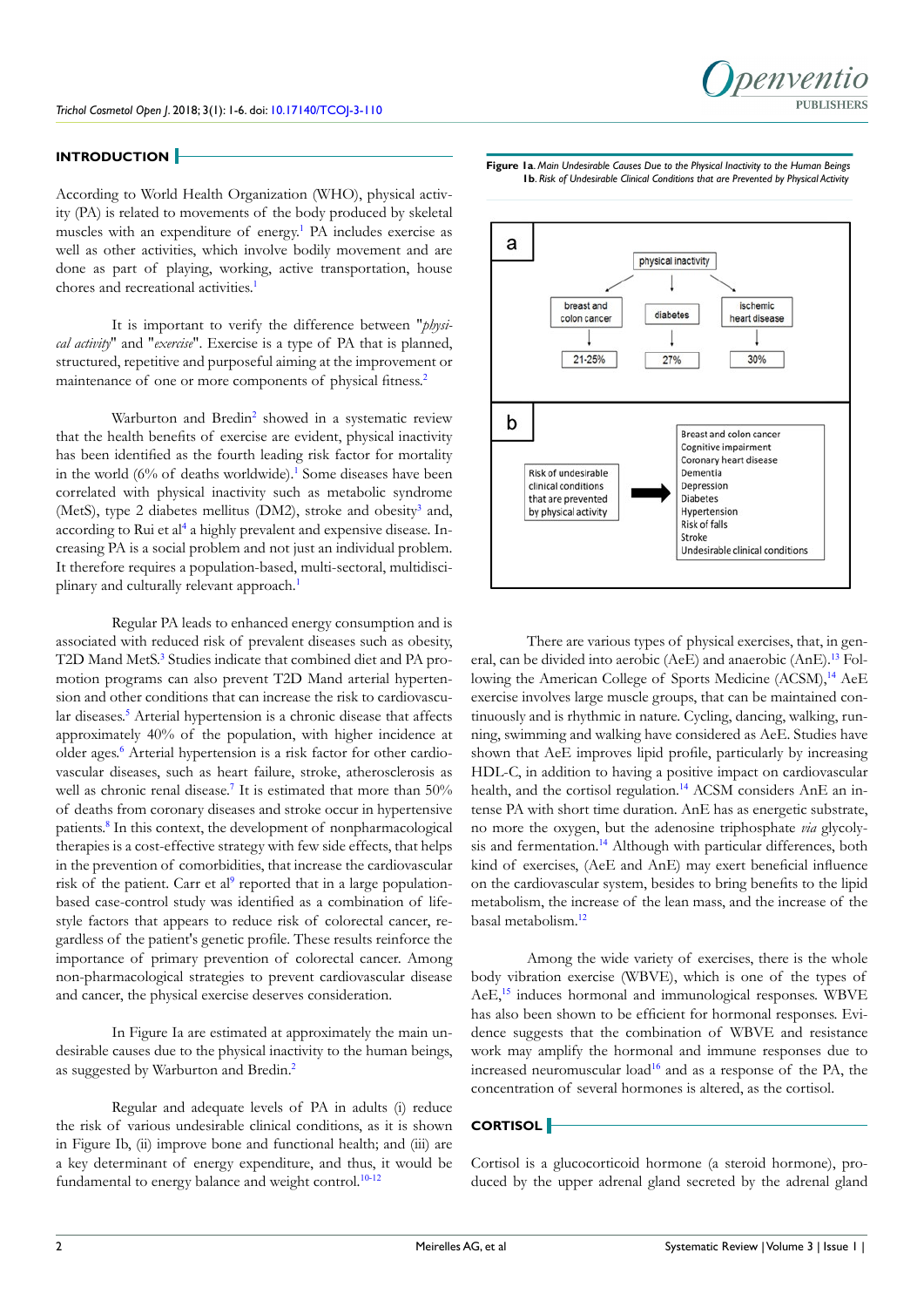cortex in response to conditions stressors. The hypothalamicpituitary-adrenal (HPA) axis is required for adaptation to stress. Moreover, the activation of the HPA axis leads to secretion of glucocorticoids, which act on multiple organ systems to redirect energy resources to meet actual or anticipated demand once secreted, cortisol is absorbed by a variety of tissues throughout the body, such as skeletal muscle. The presence cortisol mediates physiological processes that help in exercise capacity and tissue regeneration. It is described that cortisol possesses a diurnal pattern and thus collection timing is critical. The cortisol potentially affects the metabolism of lipids and carbohydrates. The high-level of this hormone is related with the development of undesirable clinical conditions (central adiposity, insulin resistance and hyperglycemia, besides hypertension and dyslipidemia).<sup>[15,](#page-5-2)[17,18](#page-5-4)</sup> Wright et al<sup>[15](#page-5-2)</sup> have reported different specimens used to determination of a concentration of the cortisol in the body, as it is shown in Figure 2





## **HAIR**

Hair plays no vital role for humans, but its loss may be associated with several conditions (physiological, psychological, idiopathic, aging, or genetic predisposing complications).[15](#page-5-2) As hair can have a relevant impact on the quality of life and self-esteem of individuals, its loss can generate distress and suffering of some diseases and infections. Nevertheless, the hair loss can be consequence of metabolic and hormonal dysfunctions or stress.[19](#page-5-5) Figure 3 shows the main functions of the hair by Buffoliet al. $20$  It has also a sensory function, increasing the perception of the skin surface for tactile stimuli, and sub-serves important roles in sexual and social communication. In addition, authors have reported that hair can be used as a specimen to quantify the concentration of cortisol in the body (Figure 1b).<sup>[10,11](#page-4-9)</sup>

According to Pragst and Balikova, $21$  hair grows on average one centimeter per month. Among some important hair roles are skin protection against aggressors, thermoregulation, some specialized functions such as eyebrows and eyelashes. As the hair germ extends, the epithelium of the hair bulb encapsulates the dermal condensate to form the dermal papillae. Eventually, the layers form in the outer root sheath, the inner root sheath, the cuticle of







the hair shaft, the cortex, and the medulla. Besides the hair follicle, sebaceous gland and the apocrine gland are also found.

It is relevant to point out the use of the hair at forensic studies and doping research. Considering, then, the need to develop a form of chronic stress measurement, the capillary measure-ment of cortisol was discovered and validated by Raul et al.<sup>[22](#page-5-8)</sup> In addition, there is chronic exposure to the stressor, with an important effect of exposure to stressors in capillary cortisol concentrations. This reveals deregulation of the HPA axis.<sup>[23](#page-5-9)</sup> The exposure to even a short stress can stimulate the HPA axis and can increase the level of cortisol that can persist up to 1 hour after exposure. Although adaptable in the short-term, repeated and chronic HPA axis stimu-lation and cortisol release may lead to allostatic loading.<sup>[23](#page-5-9)</sup>

Putting together all the previous considerations, the aim of this narrative review is to present scientific information about the use of the hair to evaluate the concentration of cortisol in individuals that have performed PA.

# **HAIR CORTISOL AS A RETROSPECTIVE LEVEL OF PHYSICAL ACTIVITY**

Hair cortisol is a proxy measure to the total retrospective activity of the HPA axis over the preceding months, much like hemoglobin A1c is a proxy measure of glucose control over the past 3-months.[24](#page-5-10) It is pointed out that hair cortisol analysis advances the science of aging by permitting the characterization of chronic stress as a risk factor for chronic illness progression and as a bio-marker of the effectiveness of stress reduction interventions.<sup>[15](#page-5-2)</sup>

Cortisol obtained from scalp hair is a lipophilic substance that originates from the vascular supply which nourishes the hair shaft follicular cells. The source of cortisol within the hair shaft is from circulation to the medullary region in the core of the hair.<sup>[25](#page-5-11)</sup> Sources of cortisol on the surface of the hair include both sweat as well as sebaceous glands which are most likely eliminated by the washing steps prior to grinding the hair for extraction. It is considered that the cortisol measured using the standard wash, grind, and extraction method most likely reflects free cortisol and not the bound steroid.<sup>[7](#page-4-6)</sup>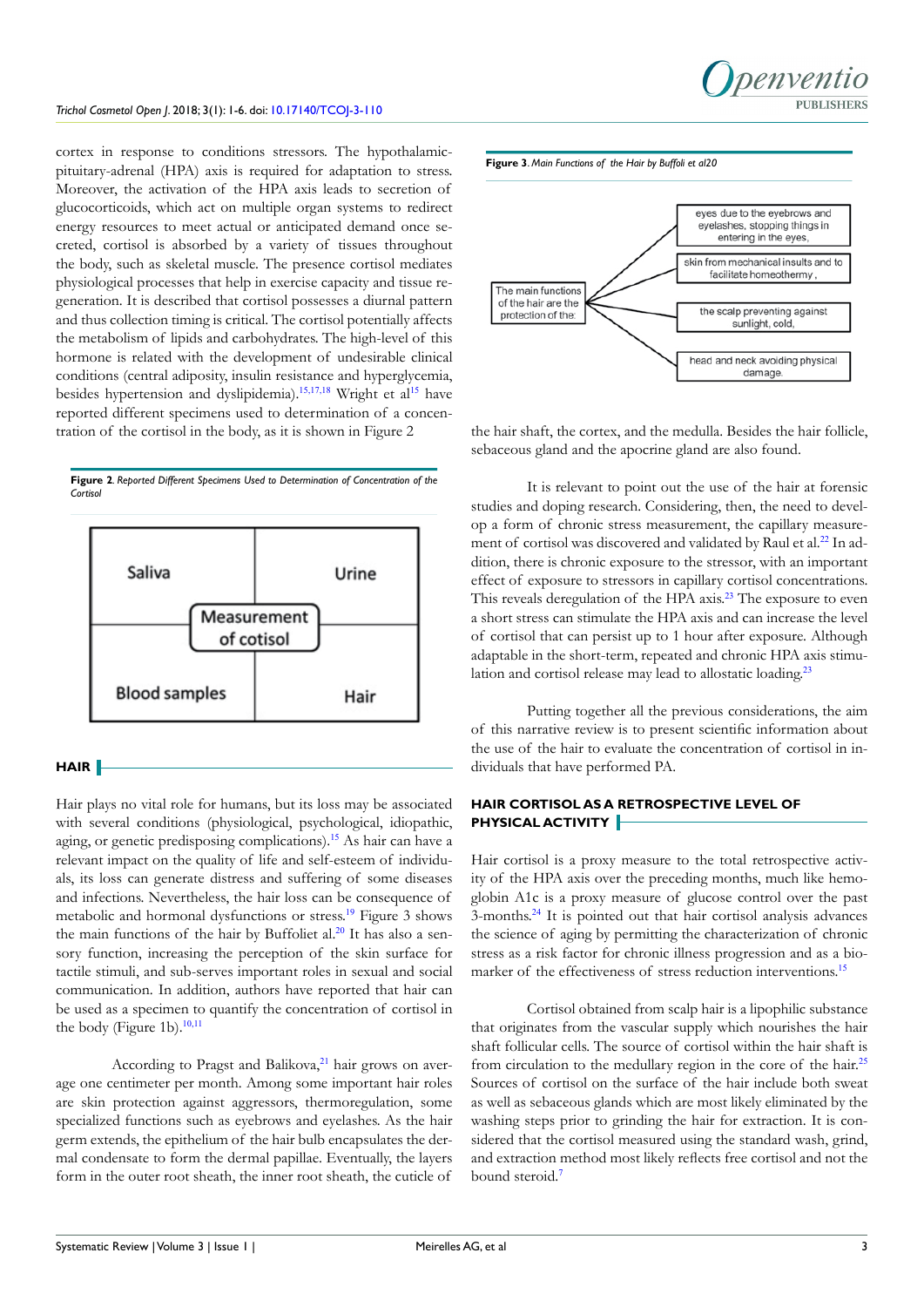Although controversial studies report that collection would be performed, it is understood that (i) the medullary region of the passive diffusion of blood, in which is the free cortisol fraction and (ii) cortisol the external cuticle of the secretions present in sebum or sweat.<sup>[22](#page-5-8)</sup>

According to Ito et al<sup>[26](#page-5-12)</sup> hair follicles contain a functional equivalent of the HPA axis and can synthesize cortisol after stimulation of corticotrophin releasing hormone (CRH). For this reason, it is possible that data collection can be influenced by the cortisol concentrations produced in the hair by secretion in sebum or sweat, and not by the concentration of free cortisol.<sup>[27](#page-5-13)</sup>

Several publications were accessed in a search in the database PubMed September 12th, 2018 using the keywords "*hair*" and "*physical activity*" and "*cortisol*". They are indicated in Table 1, in which are presented the aim of the study and the findings of each study.

| <b>Studies</b>                    | Aim                                                                                                                                                                                                                                                                                            | <b>Findings</b>                                                                                                                                                                                                                                                                                                                                                                                                                                    |
|-----------------------------------|------------------------------------------------------------------------------------------------------------------------------------------------------------------------------------------------------------------------------------------------------------------------------------------------|----------------------------------------------------------------------------------------------------------------------------------------------------------------------------------------------------------------------------------------------------------------------------------------------------------------------------------------------------------------------------------------------------------------------------------------------------|
| Teychenne et al <sup>28</sup>     | To verify the association between common types of sedentary<br>behavior (TV viewing, computer use, or overall sitting time) and<br>objectively-measured stress, measured by hair cortisol concen-<br>tration (HCC) amongst women living in socioeconomically dis-<br>advantaged neighbourhoods | It was shown that there was no association between any type of sedentary behaviour<br>and HCC in either crude or adjusted models. Sedentary behaviour may not be linked<br>to HCC (stress) in women living in socioeconomically disadvantaged neighbourhoods                                                                                                                                                                                       |
| Hu et $al29$                      | To examine possible relations between HCC as a biomarker of<br>chronic stress and childhood overweight and obesity                                                                                                                                                                             | HCC had a significant relation with overweight and obesity in 6-9 years old child-<br>hood especially among girls                                                                                                                                                                                                                                                                                                                                  |
| Ullmann et al $^{30}$             | To try to identify relationships between PA, mental burden(s),<br>subjective stress perceptions, depressiveness, anxiety, physical<br>complaints, sense of coherence, resilience, and the long-term<br>integrated steroid hormone levels in hair                                               | The HCC, cortisone, and dehydroepiandrosterone were significantly correlated to<br>mental and PA stress as well as to subjective stress perception. It was concluded that<br>steroid concentrations in hair are decisive predictors for an increase in the long-<br>term-HPA axis activity. Moreover, this biomarker is suitable for capturing the stress<br>level after burdening events and PA                                                   |
| Gerber et al $^{31}$              | To verify if HCC was associated with perceived stress (PS) and<br>depressive symptoms in a sample of young adults and tested if<br>HCC could explain the variation in depressive symptoms be-<br>yond PS before and after controlling vigorous PA levels                                       | Students with high HCC tend to report lower depressive symptoms and less PS.<br>Increased perceived stress was associated with major depressive symptoms, and both<br>cortisol and PS predicted depressive symptoms after vigorous PA control. Current<br>data suggest that high HCC do not necessarily pose a health risk. The measurement<br>of HCC can serve as a non-invasive and painless biomarker of chronic stress and<br>mental disorders |
| Gerbe et $al^{32}$                | To verify relationship between moderate PA and vigorous PA<br>levels and HCC after taking into account age, gender, and PS                                                                                                                                                                     | Moderate PA was not correlated with HCC.A significant correlation was found be-<br>tween vigorous PA and HCC. A regression analysis revealed that participants with<br>higher vigorous PA had elevated HCC even after taking into account age, gender<br>and PS                                                                                                                                                                                    |
| HCC - hair cortisol concentration |                                                                                                                                                                                                                                                                                                |                                                                                                                                                                                                                                                                                                                                                                                                                                                    |
| PA - physical activity            | HPA - hypothalamus-pituitary-adrenal                                                                                                                                                                                                                                                           |                                                                                                                                                                                                                                                                                                                                                                                                                                                    |
| PS - perceived stress             |                                                                                                                                                                                                                                                                                                |                                                                                                                                                                                                                                                                                                                                                                                                                                                    |

# **DISCUSSION**

The study of capillary cortisol presents a unique opportunity to evaluate chronic changes in cortisol concentrations in epidemio-logical studies. Wosu et al<sup>[33](#page-5-19)</sup> have investigated the assessment of cortisol concentrations in hair is one of the latest innovations to measure long-term exposure to cortisol.

Studies have indicated that in hair is possible to find specific steroid hormones. Moreover, researches have analyzed exogenous steroids and androgens for doping.[31,32](#page-5-17) Furthermore, works relating hormones, especially glucocorticoids are conducted in tests to assess the level of stress.[34](#page-5-20) Despite the increasing use of capillary analyzes, the detection of steroid hormones in hair has received relatively minor attention. The measurement of cortisol in human hair can be also done by high-performance liquid chromatography with fluorescence detection (HPLC-FLU) along with gas chromatographic mass spectrometry (GC-MS).<sup>[35](#page-5-21)</sup>

Hair-corrected cortisol may be a chronic stress biomarker, as it evaluates retrospective stress, and does not require repeated measures for this, reducing costs on biochemical reagents. It would be also potentially useful in clinical and sporting contexts. Physiological responses to stress are often difficult to measure, especially in relation to the measurement of cortisol levels. Cortisol concentration has only been obtained through the collection of blood, urine, or saliva, and such charges are of high financial cost.<sup>[36](#page-5-22)</sup>

Gerber et al<sup>[32](#page-5-18)</sup> consider that capillary cortisol has the potential to fill the long-term methodological vacuum of cortisol assessment. In addition, capillary cortisol analysis may aid to a better understanding of how long-term cortisol elevation mediates stress-related effects on health and performance of recreational practitioners and athletes.

Despite the scarce data and some inconsistencies, the researchers found that cortisol concentrations in hair are associated with stress-related symptoms and psychiatric disorders (e.g. posttraumatic stress disorder), medical conditions that indicate chronic activation of the HPA and other life situations associated with a high risk of chronic stress. It is suggested that PA, adiposity and substance abuse may correlate with cortisol concentrations in hair. In contrast to measures of a short-term release of cortisol (saliva, blood and urine), smoking and oral contraceptive use appear to be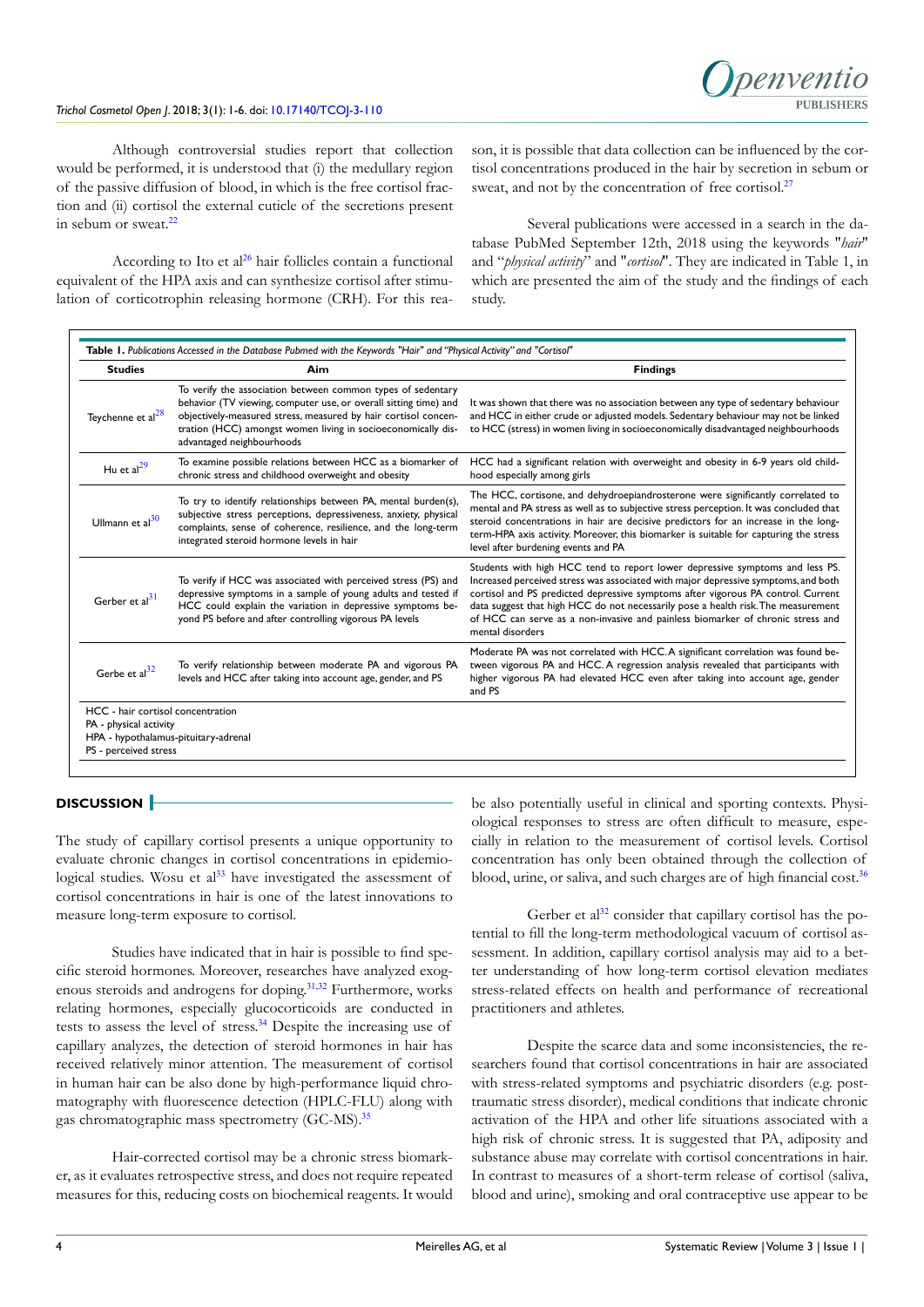associated with cortisol concentrations in the hair. It is indicated that in pregnant women, an increase of cortisol concentrations in hair in successive quarters is found by Wosu.<sup>[33](#page-5-19)</sup>

Although adaptable in the short term, repetitive and chronic HPA axis stimulation and cortisol release may lead to allostatic loading. It is indicated that the hypothalamus secretes a corticotropin-releasing hormone (CRH). As a result, CRH activates the anterior pituitary gland by stimulating adrenocorticotropic hormone (ACTH). In sequence, due to stimulation of the adrenal cortex releasing cortisol.<sup>[17,](#page-5-4)[37](#page-5-23)</sup>

The advantage in relation to the use of the hair as a type of procedure to evaluate the cortisol concentration is the permission of a retrospective review of the HPA axis. This measurement is reliable in up to 6 cm of wire length, equivalent to six months of analysis. Another favorable point is the ease of storage and collection of the material, which can be stored in an envelope, kept in the environment without risk of degradation. Hair color does not interfere with cortisol levels, but there are disadvantages such as a decrease in cortisol concentration levels after 4 cm, 5 cm yarn growth due to the leaching phenomenon. Among studies there are controversies related to the quantity of material collected and still, there is not a defined protocol of the levels and values to be collected.[15,](#page-5-2)[24](#page-5-10)

Gerber et al<sup>[32](#page-5-18)</sup> have pointed out that is crucial that scientists consider whether their research questions can be adequately addressed, since regular vigorous exercise results in substantially increased levels of cortisol in hair.

# **CONCLUSION**

In conclusion, putting together all the considerations of this review, it possible to conclude that the hair can be used successfully, as a specimen, to determine the concentration of the cortisol. This would have an importance to verify the response of the HPA axis to the PA.

# **CONFLICT OF INTERESTS**

The authors declare that there is no conflict of interests regarding the publication of this paper.

# **ACKNOWLEDGMENTS**

The authors gratefully acknowledge the support of the Coordenação de Aperfeiçoamento de Pessoal de Nível Superior (CAPES) (financecode 001), the Conselho Nacional de Desenvolvimento Científico e Tecnológico (CNPq), the Universidade do Estado do Rio de Janeiro (UERJ), and the Fundação de Amparo à Pesquisa do Estado do Rio de Janeiro (FAPERJ).

## **REFERENCES**

<span id="page-4-1"></span>2. Warburton DER, Bredin SSD. Health benefits of physical activity: A systematic review of current systematic reviews. *Curr Opin Cardiol*. 2017; 32(5): 541-556. doi: [10.1097/HCO.0000000000000437](https://doi.org/10.1097/HCO.0000000000000437)

<span id="page-4-2"></span>3. Gordon B, Wang Z, Luo X. Chronic disease and the link to physical activity. *J Sport Heal Sci*. 2013; 2(1): 3-11. doi: [10.1016/J.](https://doi.org/10.1016/j.jshs.2012.07.009) [JSHS.2012.07.009](https://doi.org/10.1016/j.jshs.2012.07.009)

<span id="page-4-3"></span>4. Li C, Feng F, Xiong X, et al. Exercise coupled with dietary restriction reduces oxidative stress in male adolescents with obesity. *J Sports Sci*. 2017; 35(7): 663-668. doi: [10.1080/02640414.2016.1183807](https://doi.org/10.1080/02640414.2016.1183807)

<span id="page-4-4"></span>5. Polegato BF, Paiva SAR. Hypertension and exercise: A search for mechanisms. *Arq Bras Cardiol*. 2018; 111(2): 180-181. doi: [10.5935/](https://dx.doi.org/10.5935%252Fabc.20180146) [abc.20180146](https://dx.doi.org/10.5935%252Fabc.20180146)

<span id="page-4-5"></span>6. Mancia G, Fagard R, Narkiewicz K, et al. 2013 ESH/ESC Guidelines for the management of arterial hypertension: The task force for the management of arterial hypertension of the European society of hypertension (ESH) and of the European society of cardiology (ESC). *J Hypertens*. 2013; 31(7): 1281-1357. doi: [10.1097/01.hjh.0000431740.32696.cc](https://doi.org/10.1097/01.hjh.0000431740.32696.cc)

<span id="page-4-6"></span>7. Rapsomaniki E, Timmis A, George J, et al. Blood pressure and incidence of twelve cardiovascular diseases: Lifetime risks, healthy life-years lost, and age-specific associations in 1.25 million people. *Lancet*. 2014; 383(9932): 1899-1911. doi: [10.1016/S0140-](https://doi.org/10.1016/S0140-6736%2814%2960685-1) [6736\(14\)60685-1](https://doi.org/10.1016/S0140-6736%2814%2960685-1)

<span id="page-4-7"></span>8. Whelton PK, Carey RM, Aronow WS, et al. 2017 ACC/AHA/ AAPA/ABC/ACPM/AGS/APhA/ASH/ASPC/NMA/PCNA Guideline for the prevention, detection, evaluation, and management of high blood pressure in adults: A report of the American college of cardiology/American heart association task force on clinical practice guidelines. *Hypertension*. 2018; 71(6). doi: [10.1161/](https://doi.org/10.1161/HYP.0000000000000066) [HYP.0000000000000065](https://doi.org/10.1161/HYP.0000000000000066)

<span id="page-4-8"></span>9. Carr PR, Weigl K, Jansen L, et al. Healthy lifestyle factors associated with lower risk of colorectal cancer irrespective of genetic risk. *Gastroenterology*. 2018; S0016-5085(18): 34942-34944. doi: [10.1053/J.GASTRO.2018.08.044](https://doi.org/10.1053/j.gastro.2018.08.044)

<span id="page-4-9"></span>10. Warburton DER, Bredin SSD. Reflections on physical activity and health: What should we recommend? *Can J Cardiol*. 2016; 32(4): 495-504. doi: [10.1016/j.cjca.2016.01.024](https://doi.org/10.1016/j.cjca.2016.01.024)

11. Warburton D, Bredin S, Jamnik V, et al. Consensus on evidencebased preparticipation screening and risk stratification. *Annu Rev Gerontol Geriatr*. 2016; 36(1): 53-102. doi: [10.1891/0198-8794.36.53](https://doi.org/10.1891/0198-8794.36.53)

<span id="page-4-10"></span>12. Wisløff U, Loennechen JP, Currie S, et al. Aerobic exercise reduces cardiomyocyte hypertrophy and increases contractility, Ca2+ sensitivity and SERCA-2 in rat after myocardial infarction. *Cardiovasc Res*. 2002; 54(1): 162-174. doi: [10.1016/S0008-6363\(01\)00565-](https://doi.org/10.1016/S0008-6363%2801%2900565-X) [X](https://doi.org/10.1016/S0008-6363%2801%2900565-X)

<span id="page-4-0"></span><sup>1.</sup> World Health Organization (WHO). WHO|Physical Activity. WHO. Website: [http://www.who.int/dietphysicalactivity/pa/en/.](http://www.who.int/dietphysicalactivity/pa/en/)